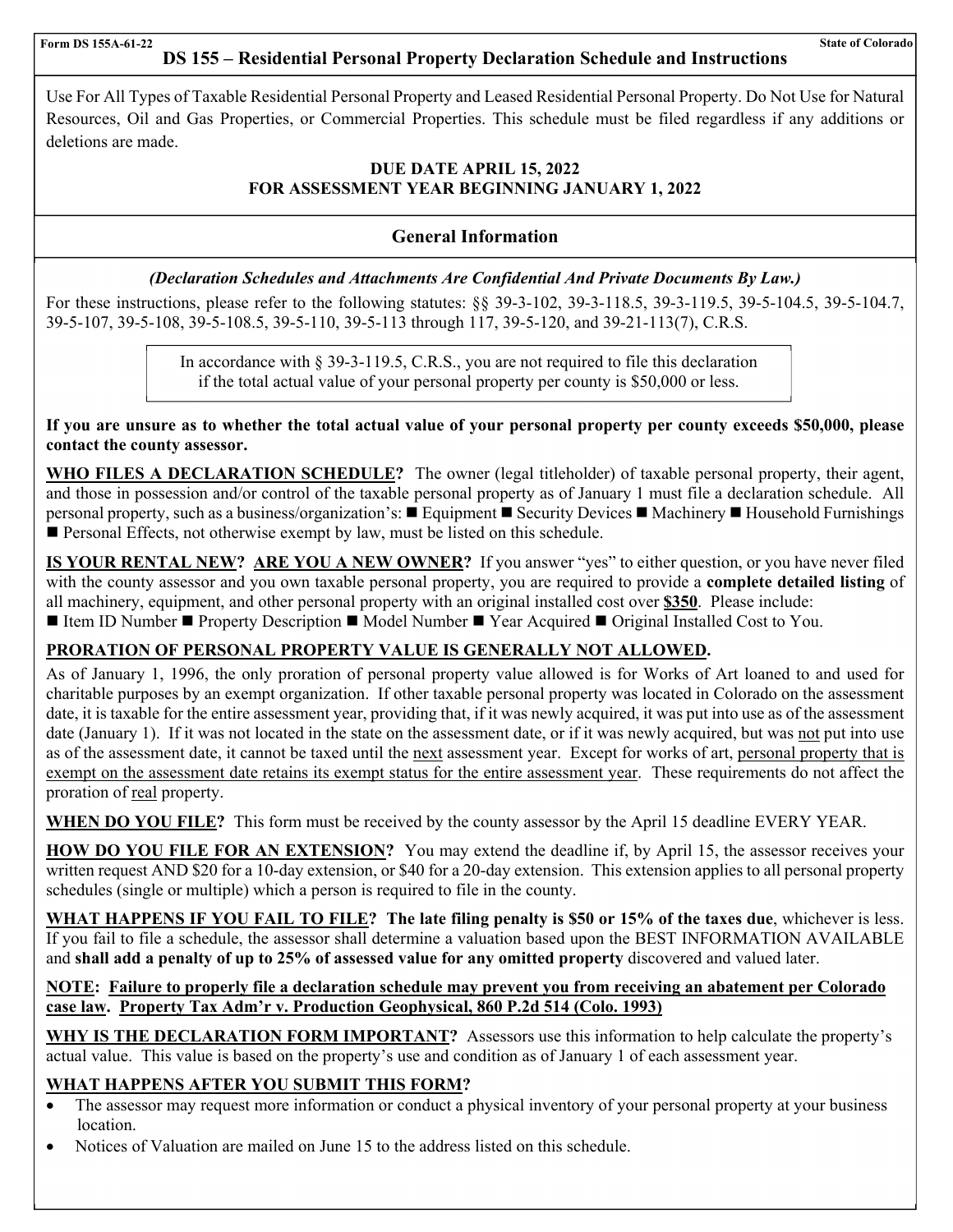#### **INSTRUCTIONS FOR COMPLETING THE RESIDENTIAL PERSONAL PROPERTY DECLARATION SCHEDULE DS 155**

# **YOU MUST COMPLETE THIS FORM IF YOU OWN TAXABLE RENTAL RESIDENTIAL PERSONAL PROPERTY:**

■ Apartments ■ Duplexes ■ Triplexes ■ Condominiums ■ Mobile Homes ■ Rooming Houses and Other Dwellings. Declare income-producing residential personal property, such as: Furniture and Other Furnishings Used In Your Rental Equipment Machinery Household Goods. **Do not** declare hotel or motel personal property on this form; use Declaration Schedule DS 056 for that purpose.

- **A. NAME AND MAILING ADDRESS:** Write any corrections to the preprinted name/address information. If you are not the current business owner, please list the name and address of the new owner in the appropriate box. Also, list the date that the property was sold to the new owner. **PHYSICAL LOCATION:** If not pre-printed, enter the physical location by legal description of personal property owned by you (including property under your control or in your possession as of January 1) within this county. Please indicate any property location changes or additional locations on the form. Provide the rented area of the rental in square feet.
- **B. RENTAL STATUS:** Check the appropriate box. **If the residence will NOT be rented at any time during the current year, check the second box in Section B. The assessor may select your rental property for an audit whether or not you file a declaration schedule.**
- **C. UNIT DESCRIPTION:** Describe your unit by marking the appropriate box for: **Furnished I** Unfurnished **E** Studio, One, Two, or Three Bedrooms  $\blacksquare$  Mobile Home  $\blacksquare$  Other.
- **D. LISTING OF PERSONAL PROPERTY: PERSONAL PROPERTY IS DEFINED AS** all residential household furniture and other furnishings used in a rental and  $\blacksquare$  Equipment  $\blacksquare$  Machinery  $\blacksquare$  Art used by a commercial business.

"'Personal property' means everything that is the subject of ownership and that is not included within the term 'real property'. 'Personal property' includes machinery, equipment, and other articles related to a commercial or industrial operation that are either affixed or not affixed to the real property for proper utilization of such articles.  $\ldots$ " § 39-1-102(11), C.R.S. Regardless of whether property is affixed to a building, it is personal property if it is used for the purpose of a commercial or industrial operation and not for the enhancement of the real property.

**NOTE: List ALL Personal Property including EXPENSED ASSETS WITH A LIFE OF GREATER THAN ONE YEAR, ASSETS THAT ARE SUBJECT TO IRS DEPRECIATION, AND FULLY DEPRECIATED ASSETS STILL IN USE.** Please make sure that you declare all newly acquired, refurbished, and/or replaced furniture and appliances. You should also submit any relevant market value, rent, or lease information.

 **"CONSUMABLE" PERSONAL PROPERTY EXEMPT FROM TAXATION:** Pursuant to § 39-3-119, C.R.S., personal property classified as "consumable" as defined in ARL Volume 5, Chapter 7, is exempt from taxation and should **NOT** be listed on this declaration. "Consumable" personal property is defined as any asset having a life of one (1) year or less regardless of cost, and any asset with a life longer than one year that has a reasonable original installed cost or market value in use of \$350 or less at the time of acquisition. The \$350 limitation applies to personal property that is completely assembled and ready to perform the end user's intended purpose(s) and it includes all acquisition costs, installation costs, sales/use taxes and freight expenses.

**IMPORTANT: YOU MUST SUBMIT A COMPLETE PROPERTY LISTING IF YOU HAVE NOT PROVIDED ONE FOR THIS** 

**UNIT.** Do not list merchandise inventory, materials, or supplies. Do list all other income producing personal property acquired by you during the prior year. If you have given the assessor such a list, you may simply submit additions and deletions each year.

- 1. List all income producing personal property acquired by you during the prior year, providing: **I** Item ID Number **F**urnishings Description Number of Furnishings  $\blacksquare$  Year Acquired  $\blacksquare$  If the Item is New or Used  $\blacksquare$  Original Installed Cost to You (Current Owner) ■ The Month and Year Each Item was First Placed into Service or is Scheduled to be Placed into Service. The **Original Installed Cost to** You is defined as the amount that was paid for the personal property when  $\frac{new}{new}$  inclusive of  $\blacksquare$  Sales/Use Tax  $\blacksquare$  Freight and  $\blacksquare$  Installation Charges. If the item was purchased used, include its Cost to You along with Sales/Use Tax, Freight, and Installation Charges.
- **2.** List all income producing personal property sold, traded, or scrapped during the prior year. For all items deleted, provide: Item ID Number Furnishings Description  $\blacksquare$  Number of Furnishings  $\blacksquare$  Year Acquired  $\blacksquare$  If the Item is New or Used  $\blacksquare$  Original Installed Cost to You (Current Owner).
- **E. FULLY DEPRECIATED ASSETS / EXPENSED PERSONAL PROPERTY**: List all personal property assets that have been fully depreciated or expensed, but are still used. This includes all property with an original cost over **\$350**. Attach a separate list if necessary.
- **F. LEASED, LOANED, OR RENTED PROPERTY**: All personal property leased, loaned, or rented to you must be listed in this section. Property rented 30 days or less, returned at the renter's option, and for which sales/use tax is collected before it is finally sold is considered exempt and should NOT be reported. You must identify each item of leased personal property as follows: Owner's/ Lessor's Name, Address, and Telephone Number ■ Property Description Including Model and Serial Number ■ Cost of the Lease ■ Lease Number ■ Lease Term (From-To) ■ Total Amount of Annual Rent**.** If any of the leased equipment listed is capitalized on your books and records, please check the box at the beginning of the line corresponding with the name of the Lessor. Also, if purchase or maintenance options are included in the lease, check this box and provide details of these options on a separate sheet.
- **G. RENEWABLE ENERGY PERSONAL PROPERTY:** Check the appropriate boxes regarding renewable energy property at this location. If the RENEWABLE PROPERTY IS OWNED BY YOU, RENEWABLE PROPERTY FORM DS 058 is required to be filed with the assessor.
- **H. DECLARATION AND SIGNATURE**: Print the personal property owner's Federal Employer Identification Number (FEIN) or Social Security Number (SSN). Print name of owner, name of person signing, phone number, and e-mail address. Then sign, date, and return this form to assessor by **April 15th**. § 39-5-107, C.R.S.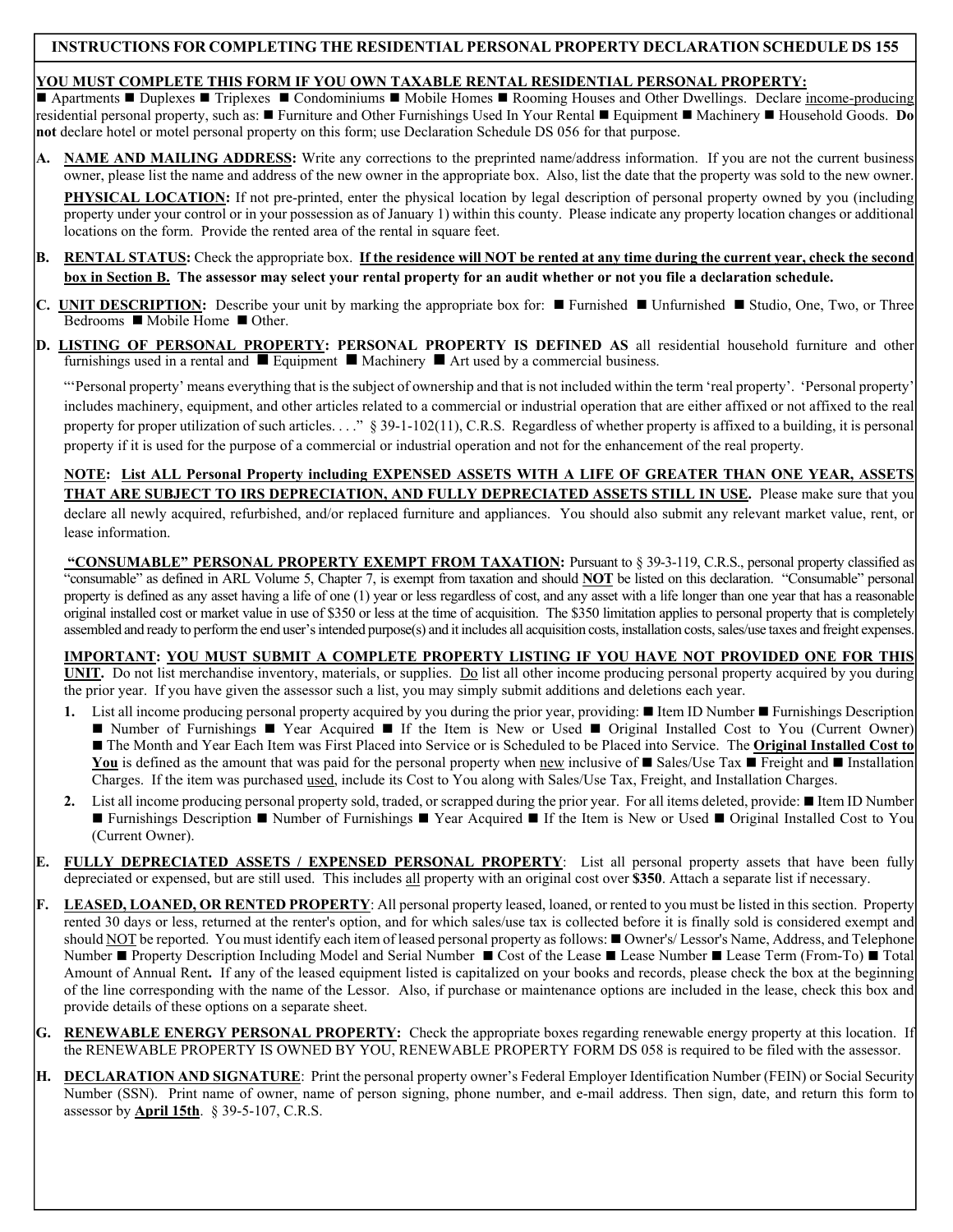| Form DS 155-61-22                                                                                                                                                                             |                            |                                                                                                                                                                                 | <b>State of Colorado</b>                                                   | <b>FOR ASSESSOR USE ONLY</b> |                                  |                      |  |
|-----------------------------------------------------------------------------------------------------------------------------------------------------------------------------------------------|----------------------------|---------------------------------------------------------------------------------------------------------------------------------------------------------------------------------|----------------------------------------------------------------------------|------------------------------|----------------------------------|----------------------|--|
| 22 DPT AS                                                                                                                                                                                     |                            | <b>DS 155 - Residential Personal Property</b><br><b>Declaration Schedule</b>                                                                                                    |                                                                            |                              | Received:                        | Late Penalty         |  |
|                                                                                                                                                                                               |                            |                                                                                                                                                                                 | Confidential                                                               |                              | Completed:                       | $\Box Y$ or $\Box N$ |  |
| B.A. Code                                                                                                                                                                                     | T.A Code                   | Schedule/Acct#                                                                                                                                                                  | <b>Assessment Date</b>                                                     | <b>Due Date</b>              | <b>RETURN TO COUNTY ASSESSOR</b> |                      |  |
|                                                                                                                                                                                               |                            |                                                                                                                                                                                 | 1/1/2022                                                                   | 4/15/2022                    |                                  | <b>County</b>        |  |
| A. NAME AND MAILING ADDRESS (Indicate any<br>changes or corrections)                                                                                                                          |                            |                                                                                                                                                                                 | PHYSICAL LOCATION OF THE PERSONAL PROPERTY AS OF<br><b>JANUARY 1, 2022</b> |                              |                                  |                      |  |
|                                                                                                                                                                                               |                            |                                                                                                                                                                                 |                                                                            |                              |                                  |                      |  |
|                                                                                                                                                                                               |                            |                                                                                                                                                                                 |                                                                            |                              | Rented Area:                     |                      |  |
|                                                                                                                                                                                               |                            |                                                                                                                                                                                 |                                                                            |                              |                                  |                      |  |
|                                                                                                                                                                                               |                            | <b>B. RENTAL STATUS:</b> (Please check the appropriate boxes ONLY)<br>The assessor may select your rental property for an audit whether or not you file a declaration schedule. |                                                                            |                              |                                  |                      |  |
| $\Box$                                                                                                                                                                                        | NOT CURRENT BUSINESS OWNER | If you are not the current business owner, check here and provide the name and address of the New Owner:                                                                        |                                                                            |                              |                                  |                      |  |
|                                                                                                                                                                                               | Date Sold:                 |                                                                                                                                                                                 |                                                                            |                              |                                  |                      |  |
| $\Box$                                                                                                                                                                                        |                            | CHECK HERE IF NO LONGER A RENTAL. Ending rental date                                                                                                                            |                                                                            |                              |                                  |                      |  |
| FIRST TIME FILER / NEW RENTAL / NEW OWNER. YOU MUST ATTACH A COMPLETE DETAILED<br>$\Box$<br>LISTING of all your residential personal property including the cost and month/year first rented. |                            |                                                                                                                                                                                 |                                                                            |                              |                                  |                      |  |
| EXISTING RENTAL. Indicate any additions and/or deletions to your listing in Section D.<br>$\Box$                                                                                              |                            |                                                                                                                                                                                 |                                                                            |                              |                                  |                      |  |
| CHECK HERE IF THERE ARE NO CHANGES FROM LAST YEAR'S DECLARATION SCHEDULE INFORMATION.<br>$\Box$<br>IF SO, GO DIRECTLY TO SECTION H. COMPLETE IT, SIGN IT, AND RETURN FORM TO THE ASSESSOR.    |                            |                                                                                                                                                                                 |                                                                            |                              |                                  |                      |  |
| C. UNIT DESCRIPTION: Please describe your rental unit by CHECKING the appropriate boxes below.                                                                                                |                            |                                                                                                                                                                                 |                                                                            |                              |                                  |                      |  |
| Furnished<br>$\Box$ Unfurnished<br>$\Box$ Studio<br>Number of Bedrooms:<br>Mobile Home<br>$\Box$<br>Other<br>$\Box$<br>$\perp$                                                                |                            |                                                                                                                                                                                 |                                                                            |                              |                                  |                      |  |
| **FOR THE MOST ACCURATE ASSESSMENT, IT IS RECOMMENDED THAT YOU ATTACH A COMPLETE<br>ITEMIZED ASSET LISTING WITH EACH RENTAL PERSONAL PROPERTY DECLARATION FILING.**                           |                            |                                                                                                                                                                                 |                                                                            |                              |                                  |                      |  |
|                                                                                                                                                                                               |                            | D. LISTING OF PERSONAL PROPERTY: ADDITIONS AND DELETIONS.                                                                                                                       |                                                                            |                              |                                  |                      |  |
|                                                                                                                                                                                               |                            | If NO ADDITIONS, check here; otherwise, list all personal property acquired prior to January 1. Attach additional sheets if                                                     |                                                                            |                              |                                  |                      |  |

**necessary.** NOTE: List ALL personal property with a life of greater than one year and assets that are subject to IRS depreciation. Please make sure that you declare all newly acquired, refurbished, and/or replaced furniture and **appliances.**

| Item ID# | <b>Description of Furniture, Furnishings,</b><br>Household Goods, Equipment, Art, Etc.<br>Note the brand and model, if applicable. | Year<br><b>Acquired</b> | New or Used<br>(check only one) | <b>Your Original</b><br><b>Installed Cost</b> | Mo & Yr First<br><b>Placed into Service</b> |
|----------|------------------------------------------------------------------------------------------------------------------------------------|-------------------------|---------------------------------|-----------------------------------------------|---------------------------------------------|
|          |                                                                                                                                    |                         | $\Box$ New $\Box$ Used          | D                                             |                                             |
|          |                                                                                                                                    |                         | $\Box$ New $\Box$ Used          | - 75                                          |                                             |
|          |                                                                                                                                    |                         | $\Box$ New $\Box$ Used          |                                               |                                             |

If NO DELETIONS, check here; otherwise, list all personal property sold, traded, or discarded prior to January 1. Attach separate sheet(s) if needed.  $\Box$ 

| Item ID# | <b>Description of Furniture, Furnishings,</b><br>Household Goods, Equipment, Art, Etc.<br>Note the brand and model, if applicable. | Year<br>Acquired | New or used<br>(check only one) | <b>Your Original installed cost</b> |
|----------|------------------------------------------------------------------------------------------------------------------------------------|------------------|---------------------------------|-------------------------------------|
|          |                                                                                                                                    |                  | New □Used                       |                                     |
|          |                                                                                                                                    |                  | $\exists$ New $\Box$ Used       |                                     |
|          |                                                                                                                                    |                  | $\forall$ New $\Box$ Used       |                                     |